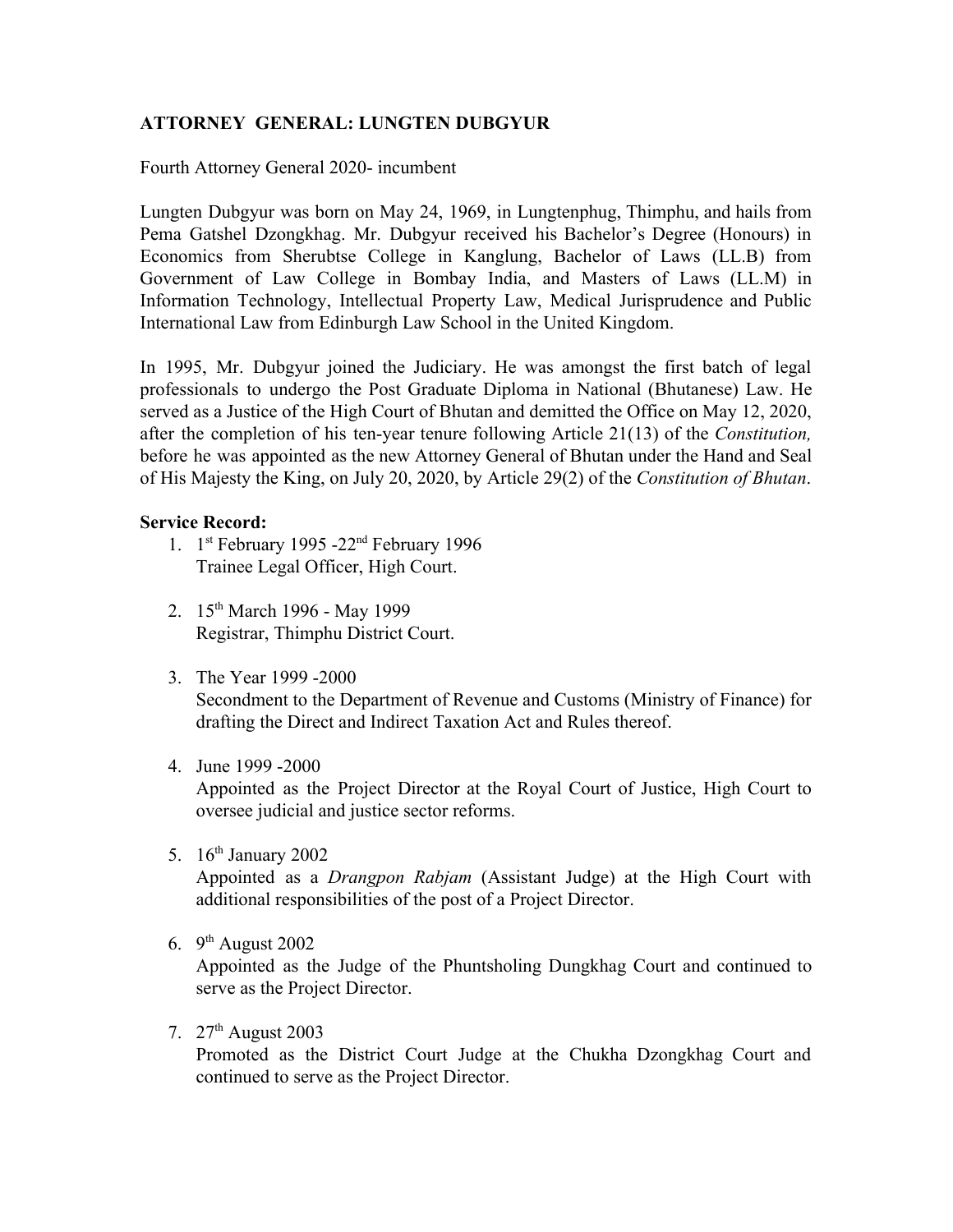8. 27<sup>th</sup> February 2006

Transferred as the Judge of Samtse Dzongkhag Court from Chukha and continued to serve as the Project Director.

- 9. 8<sup>th</sup> March 2006 -12<sup>th</sup> May 2010 Transferred as the Judge of Paro Dzongkhag Court from Samtse and continued to serve as the Project Director.
- 10. 14<sup>th</sup> July -31<sup>st</sup> Dec. 2008

Mr. Dubgyur was attached on Secondment with the Office of *Gyalpoi Zimpon* (Royal Chamberlain) through the appointment order of His Majesty's Secretariat as one of four members (Judge) - Special Legal Task Force (SLTF) to review, research and provide in-depth analysis of the appealed cases (which were the pending cases before the adoption of the Constitution) to His Majesty the King.

- 11. Later, Mr. Dubgyur was appointed by His Majesty's Secretariat as one of the five members of the Royal Advisory Panel to His Majesty's Secretariat after he was appointed as a Justice of the High Court.
- 12. Mr. Dubgyur served on duty as a member of the Office of *Gyalpoi Zimpon* Team during The Coronation of His Majesty the King in 2008 and The Royal Grand Wedding in 2013 of His Majesty the King and Her Majesty the Queen of Bhutan.
- 13. 8<sup>th</sup> -20<sup>th</sup> September 2014

Mr. Dubgyur completed the Executive *De-Suung* (the Guardian of the Peace) Training Program (13th Batch) held at Military Training Centre Tenchholiong, Wangdue Phodrang.

14. 7<sup>th</sup> January -8<sup>th</sup> February 2018

Mr. Dubgyur was nominated by His Majesty the King to attend the 9<sup>th</sup> Senior Executive Leadership Programme (SELP) at the Royal Institute of Governance and Strategic Studies (RIGSS) in Phuntsholing.

## **Other Important Roles**

- 1. Mr. Dubgyur was one of the 39 members of the Constitution Drafting Committee. He was also involved in the drafting and translation of Taxation laws and Rules in Bhutan under the aegis of Revenue and Customs.
- 2. Mr. Dubgyur was involved in drafting the *Civil and Criminal Procedure Code 2001*, *Penal Code of Bhutan 2004*, and *Election Act of the Kingdom of Bhutan 2008*.
- 3. Mr. Dubgyur reviewed the *Civil Society Organization Act 2007*, and *Disaster Management Act* 2013 and was involved as a core committee member in the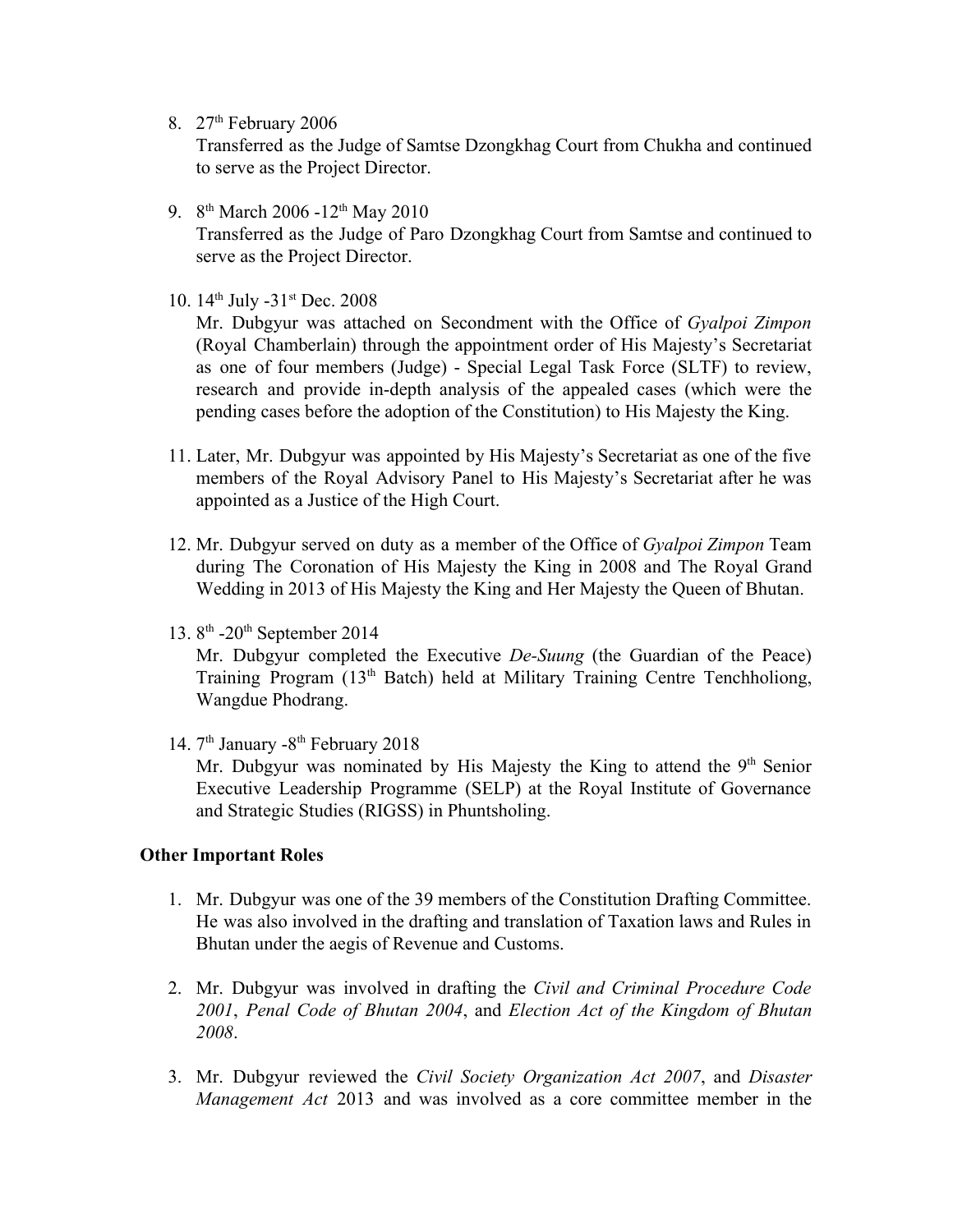drafting of *Child Care and Protection Act* 2011, *Child Adoption Act* 2012, and *Domestic Violence Prevention Act* 2013.

- 4. Mr. Dubgyur drafted the overall Preliminary Strategy Paper (2006) and ICT Strategy Paper (2000) for the Judiciary of Bhutan.
- 5. Mr. Dubgyur also drafted Strategy Paper and Mediation Training Manual for the Bhutan National Legal Institute. He was later appointed by Her Royal Highness Ashi Sonam Dechan Wangchuck as one of the members to design courses on Jigme Singye Wangchuck (JSW) Law School and was a core member of the team that designed the pictorial depiction of the Constitution of Bhutan into a *Thangka*.
- 6. Mr. Dubgyur served as a member of the review team under the Royal Law Project on a project titled, *"Introduction to Laws of Bhutan Vol-I"* written by the Bhutan Law and Policy Project, a team from Stanford Law School, USA, 2012.
- 7. Mr. Dubgyur was the former member of the Board of Directors for Bhutan Centre for Media and Democracy (BCMD) (2008-2010) and drafted its Bye-Law.
- 8. Besides judicial functions, Mr. Dubgyur held the additional responsibilities of the post of a Project Director of the Judiciary for several years and executed judicial reforms and rule of law projects such as infrastructure development (court constructions), human resource capacity building, professional development of judiciary and Royal Bhutan Police personnel through computerization, provisions of training and improved Case Management System (CMS) and Case Information System (CIS) in the judiciary.
- 9. Mr. Dubgyur represented Bhutan as one of the constitutional experts from the South Asia Region, on *"Sharing of South Asian Experiences for Constitutional Building in Nepal"* conducted by SAARC Law Nepal and International IDEA (12-13 April 2014). Comparative presentation and written opinion submitted to *"The Constituent Assembly Committee of Constitutional Drafting of Nepal"* on the assigned topic, *"Constitution Building: The Forms of Governance"*
- 10. Mr. Dubgyur, served as the Vice-Chair for the seven members of the *National Law Review Taskforce* to review: on conflicting or duplicating provisions of laws; harmonization and consolidation of laws with the *Constitution;* identifying and conforming redundant laws for nullity, and the enactments or procedural amendment to strengthen the rule of laws. The Taskforce submitted 150 pages recommendations to the Government in January 2018 and is currently being debated by the Third Parliament of Bhutan.

#### **Research, Publications, and Legal Dissemination**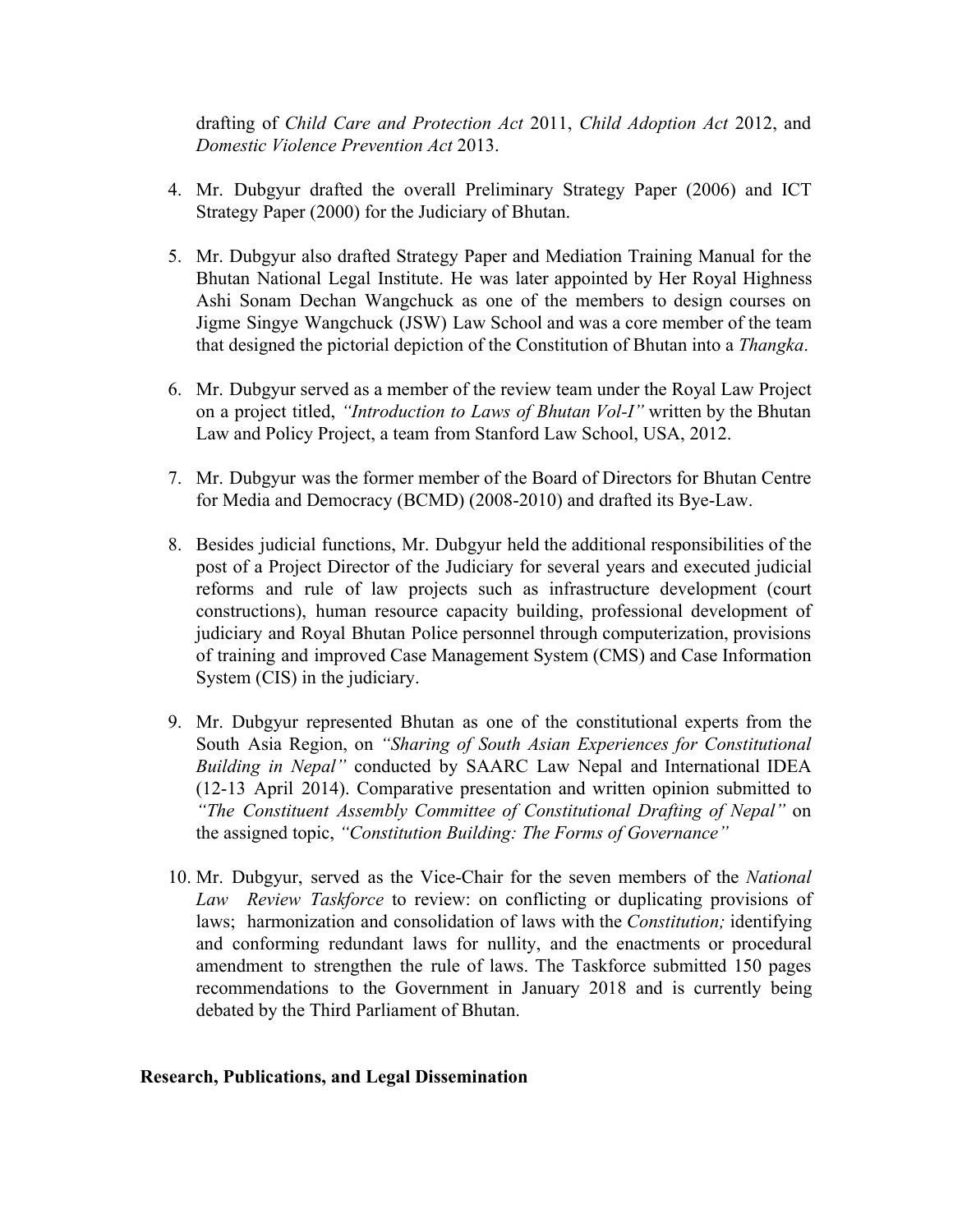- 1. Mr. Dubgyur, in a judicial career spanning 25 years, carried out numerous legal research and writings, which among others, includes authoring three books: (a) The Parasol of Silken Knot (2005); (b) Criminal Justice in Bhutan: *A Handbook on Criminal Procedure* (2006); and (c) The Wheel of Laws: *An insight into the origin of Buddhist Kingship, Constitution, and Judicial independence in Bhutan* (2016)*.*
- 2. Mr. Dubgyur authored a Chapter on "*Justice and Legal Institutions*" in a book titled: "*A King's Vision of Development for His Country and its People- A Tribute to His Majesty the Fourth Druk Gyalpo*" published by the Literary and Publications Committee on the Occasion of 60th Birth Anniversary Celebration on 11 November 2015.
- 3. Mr. Dubgyur authored a Chapter on *"Judiciary under His Majesty's 10 years Reign*" in a book titled: "*A Decade on the Golden Throne*" published to commemorate the 10 years of Golden Reign of His Majesty the Fifth Druk Gyalpo by Kuensel, December 2016.
- 4. Mr. Dubgyur's academic articles related to Bhutanese laws, Buddhist jurisprudence, and the Constitution have been published in various national forums such as the Centre for Bhutan Studies (CBS) journals, Bhutan Law Review journals under the aegis of Bhutan National Legal Institute (BNLI) and many summary research articles in "*The Perspective*" column in the national newspaper - Kuensel.
- 5. Mr. Dubgyur also published articles in the South Asian Journal on the "*Overview of the making of Bhutan's Constitution*" and "*Legal Awareness in Bhutan: Law and our Rights.*"
- 6. Besides the above publications, Mr. Dubgyur has made several paper presentations, in international and national forums, on subjects such as core Constitutional Values, Comparative Laws, Internet Regulations, Judicial and Legislative Reforms, Human Rights and Equality Issues, Issues related International Terrorism, Child and Women Justice, Legislative and Media Accountability, ADR and on *Civil Society Organization Act*.
- 7. Mr. Dubgyur also delivered on-call visiting lectures at Sherubtse College in Kanglung, Institute of Language and Cultural Studies in Taktsi, and the Royal Thimphu College in Thimphu, on topical issues related to legal issues ranging from democracy and rule of law including Cyberspace regulation, Internet (online) Crimes, and the Historical Basis and influence of Buddhism on Criminal Trials.
- 8. Mr. Dubgyur, over the years, has taught Company Law, Law of Property, Law of Evidence, Procedural laws, and the *Penal Code of Bhutan* to students undergoing